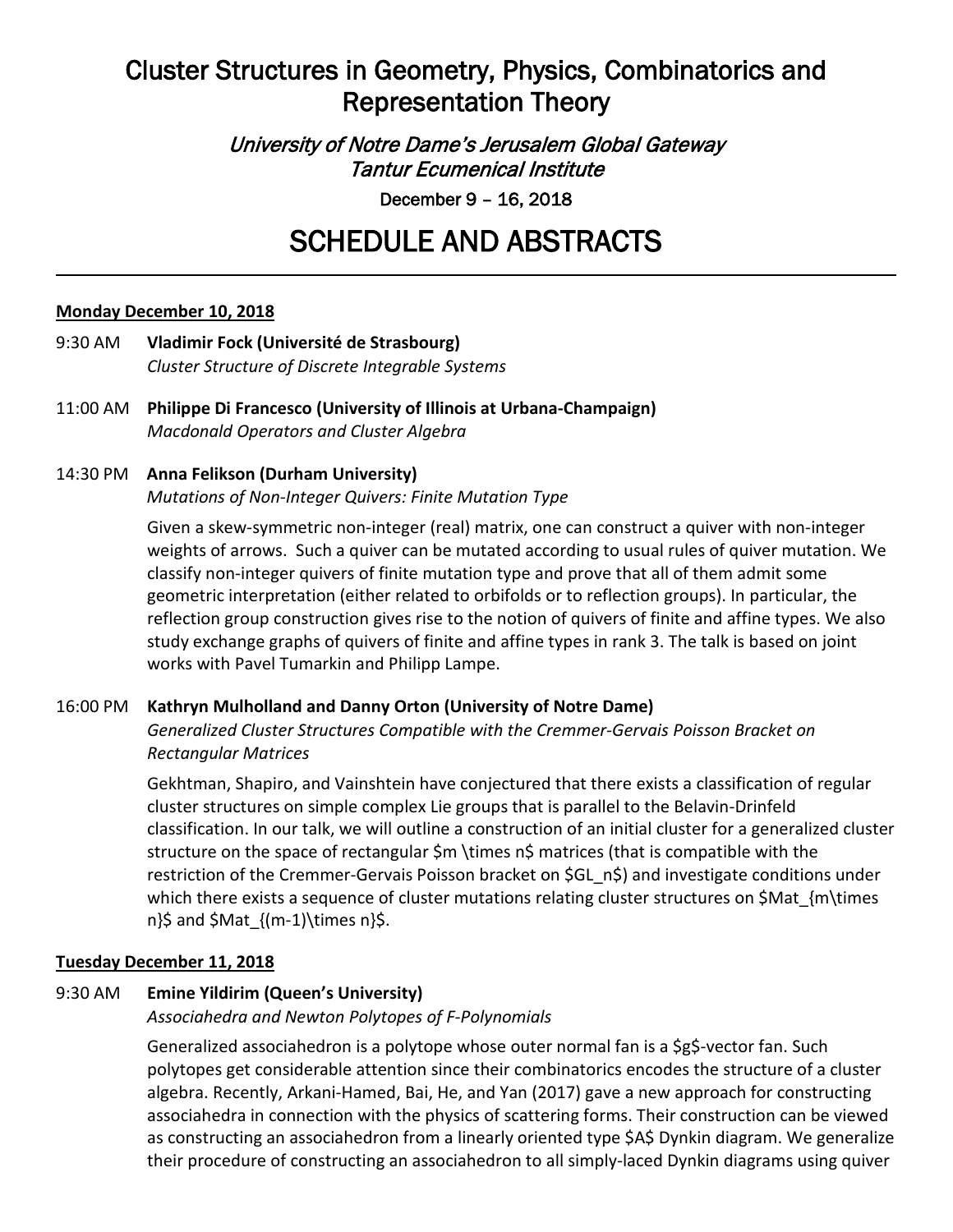representations. Furthermore, we show that our construction realizes the Newton polytopes of the F-polynomials of the corresponding cluster algebras. This is a joint work with Véronique Bazier-Matte, Guillaume Douville, Kaveh Mousavand, and Hugh Thomas.

#### 11:00 AM **Vincent Pilaud (CNRS École Polytechnique)**

*On Type Cones of G-Vector Fans*

In a recent preprint, Bazier-Matte -- Douville -- Mousavand -- Thomas -- Yildirim constructed all polytopal realizations of the g-vector fans of finite type cluster algebras with respect to an acyclic initial seed. This talk will explain the geometric reason hidden behind their construction and will propose an alternative proof of their result. More generally, we will discuss the type cone (in other words, the space of all polytopal realizations) of g-vector fans of finite type cluster-like complexes (finite type cluster complexes, non-kissing complexes of gentle algebra, graph associahedra). Joint work in progress with Arnau Padrol, Yann Palu and Pierre-Guy Plamondon.

#### 14:30 PM **Nathan Reading (North Carolina State University)**

#### *A Combinatorial Approach to Cluster Scattering Diagrams*

In finite type, the combinatorics of a cluster algebra is encoded in its g-vector fan. In infinite type, the g-vector fan still describes the combinatorics of clusters, but fails to fully capture the combinatorics of additive bases for the cluster algebra. Recently, Gross, Hacking, Keel, and Kontsevich constructed cluster scattering diagrams and used them to prove many of Fomin and Zelevinsky's structural conjectures on cluster algebras. They showed that the cluster scattering diagram (a collection of codimension-1 cones) "cuts out" the g-vector fan. More recently, I showed that the cluster scattering diagram cuts out a complete fan containing the g-vector fan as a subfan. This fan is the most general "generalized associahedron fan", the combinatorial essence of a general cluster algebra. In particular, it appears to be the right combinatorial scaffolding upon which to build additive bases.

The cluster scattering diagram arises from a non-constructive (in practice) existence theorem. Thus combinatorial models for cluster scattering diagrams and fans are needed. After a brief digression about the combinatorics of cluster scattering diagrams of affine rank 2, I will describe work in progress to construct cluster scattering diagrams and fans in affine type (with Stella) and in the surfaces case (with Muller and Viel).

#### 16:00 PM **Chris Fraser (University of Minnesota)**

#### *Tensor Diagrams and Cluster Variables on Punctured Surfaces*

We propose a conjectural combinatorial description of cluster variables and clusters for spaces SL\_k-local systems on a bordered surface in the presence of punctures, generalizing the notion of "tagged arc complex" for cluster algebras from surfaces. As evidence for our conjecture, we will prove it in some nontrivial cases. Joint with Pavlo Pylyavskyy.

#### **Wednesday December 12, 2018**

FREE DAY

#### **Thursday December 13, 2018**

#### 9:30 AM **Ilke Canakci (Newcastle University)**

*Generalised Friezes and the Weak Ptolemy Map*

The notion of frieze pattern was introduced by Conway and subsequently Conway--Coxeter showed that triangulations of polygons are in bijection with frieze patterns of positive integers.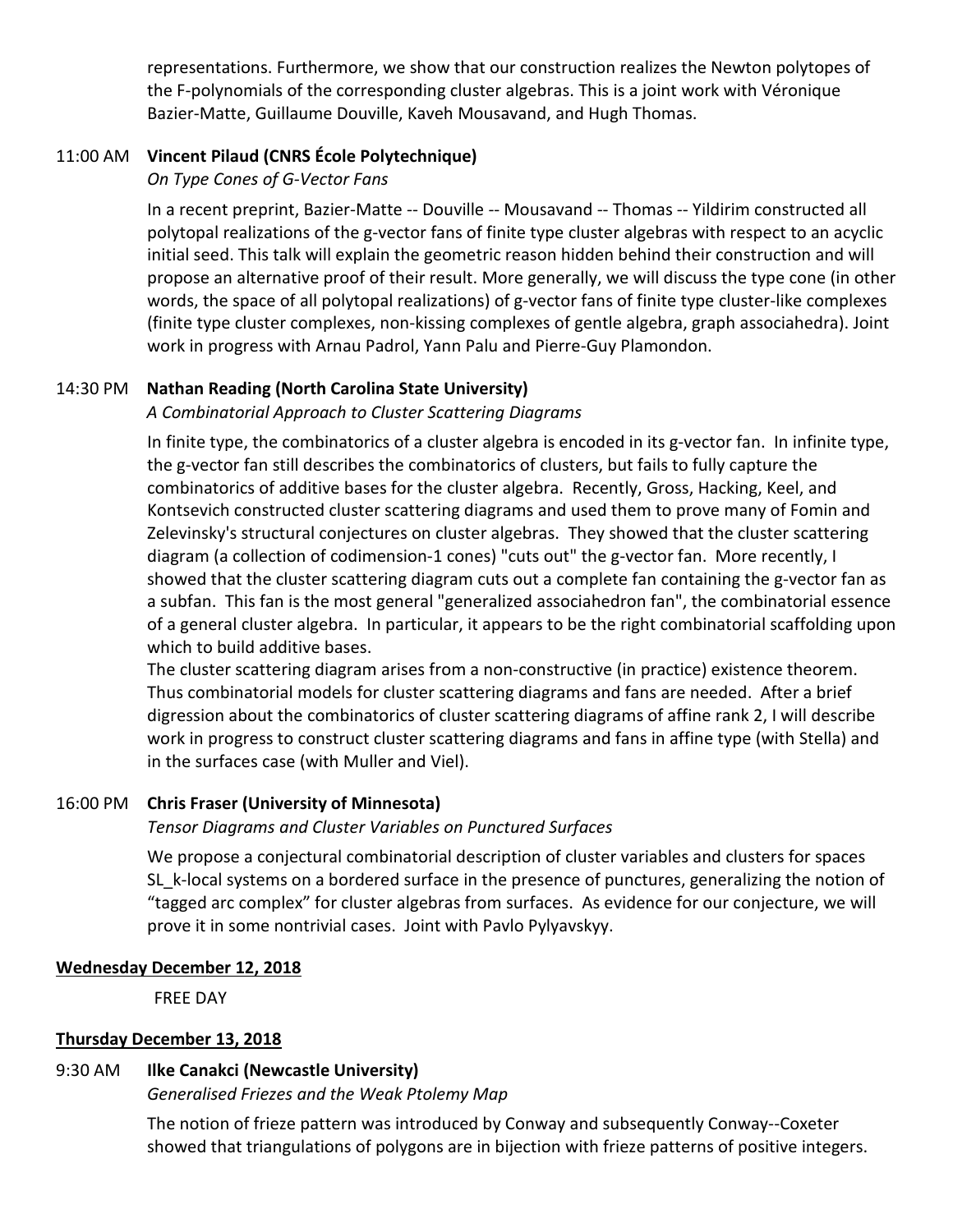Due to their connection to cluster algebras and cluster categories, there is a renewed interest on frieze patterns and several generalisations have been established. One generalisation of interest is that of associated to polygon dissections; i.e. to partial triangulations of polygons. In joint work with Peter Jørgensen, we introduce a 'weak Ptolemy map' from diagonals of polygons to any ring and show that this gives rise to generalised friezes. Furthermore, we give an explicit combinatorial formula for the entries of these frieze patterns by generalizing the 'T-path formula' of Schiffler which was introduced to give explicit formulas for cluster variables for cluster algebras of type A.

#### 11:00 AM **Sefi Ladkani (Haifa University)**

*2-CY-Tilted Algebras for Skew-Symmetrizable Matrices*

#### 14:30 PM **Christof Geiß (UNAM)**

#### *Quantum Cluster Algebras and their Specializations*

We show that in case a cluster algebra coincides with its upper cluster algebra and the cluster algebra admits a grading with finite dimensional homogeneous components, the corresponding Berenstein-Zelevinsky quantum cluster algebra can be viewed as a flat deformation of the classical cluster algebra.

#### 16:00 PM **Dylan Rupel (Michigan State University)**

#### *Cell Decompositions for Rank Two Quiver Grassmannians*

A quiver Grassmannian is a variety parametrizing subrepresentations of a given quiver representation. Reineke has shown that all projective varieties can be realized as quiver Grassmannians. In this talk, I will study a class of smooth projective varieties arising as quiver Grassmannians for (truncated) preprojective representations of an n-Kronecker quiver, i.e. a quiver with two vertices and n parallel arrows between them. The main result I will present is a recursive construction of cell decompositions for these quiver Grassmannians motivated by the theory of rank two cluster algebras. If there is time I will discuss a combinatorial labeling of the cells by which their dimensions may conjecturally be directly computed. This is a report on joint work with Thorsten Weist.

#### **Friday December 14, 2018**

#### 9:30 AM **Jianrong Li (Weizmann Institute of Science)**

*Geometric Cactus Groups and Geometric Crystals*

In this talk (based on joint work with Arkady Berenstein and Jacob Greenstein), we will define a geometric cactus group for each split reductive group. Unipotent bicrystals and geometric crystals were introduced by Arkady Berenstein and David Kazhdan. We will show that geometric cactus groups act on unipotent bicrystals. Therefore they act on geometric crystals. We will show that geometric cactus group actions preserve the potentials on unipotent bicrystals. Moreover, the tropicalizations of certain geometric cactus group actions coincide with the Bender-Knuth moves on Gelfand-Tsetlin patterns studied by Arkady Berenstein and Anatol N. Kirillov.

#### 11:00 AM **Pavel Tumarkin (Durham University)**

#### *Cluster Algebras, Surfaces and Extended Affine Weyl Groups*

To any adjacency quiver of a triangulation of an unpunctured surface we can associate a certain group which behaves nicely with respect to mutations. I will discuss a connection between these groups, extended affine Weyl groups, and a conjectural characterization of the adjacency quivers